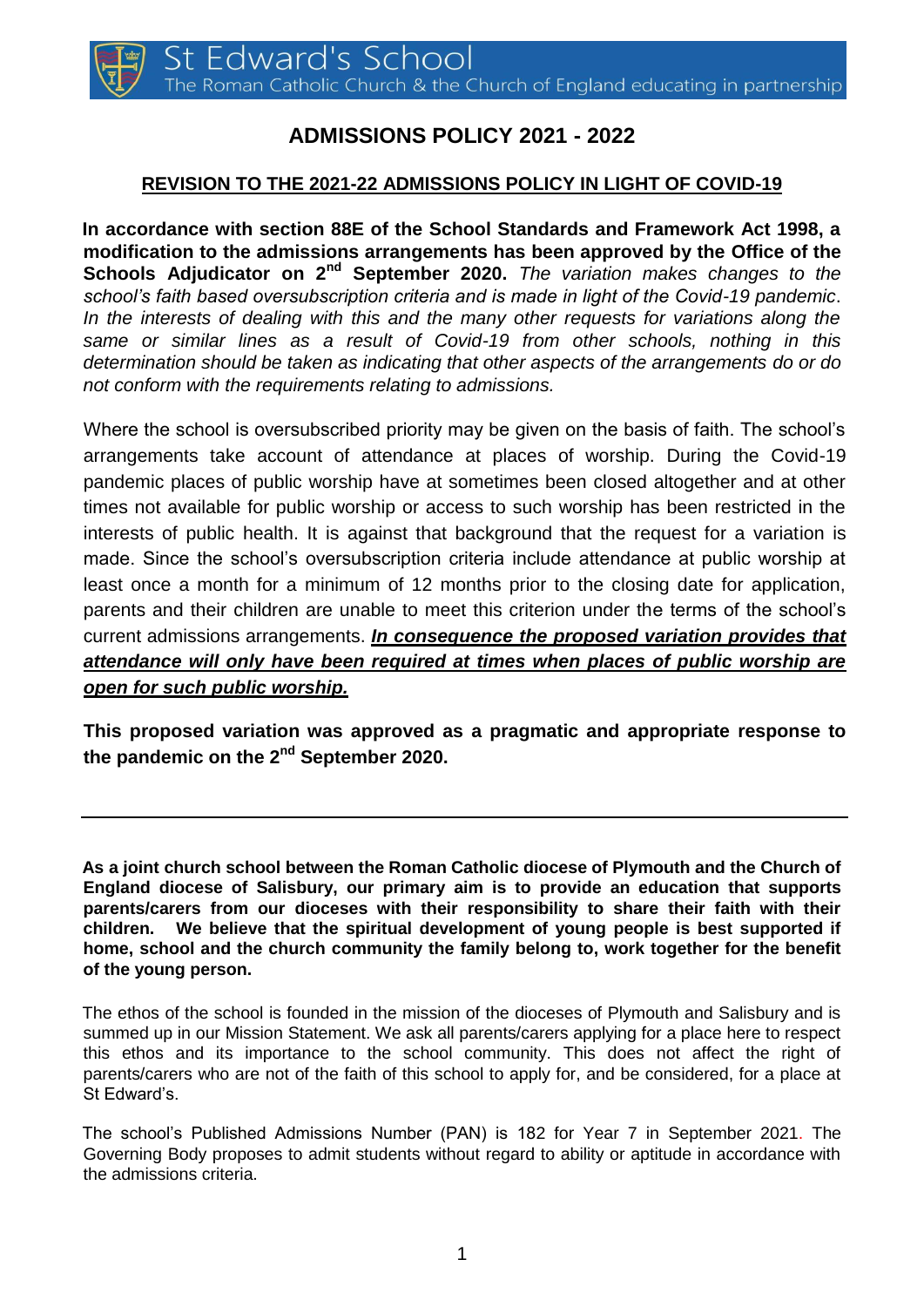The Governors will consider applications and initially allocate places in accordance with the basic ratio based upon the foundation of the school. This ratio is expressed by the quota of not more than 75% of pupils from the Roman Catholic tradition and not less than 25% from the Church of England tradition. Where places within either quota are not taken they will be open to other applicants in accordance with the admissions criteria.

The Governors of St Edward's are the admission authority for the school; the Local Authority will be co-ordinating the admissions arrangements on their behalf. All applications must be received on the Local Authority Common Application form by the published closing date, **31 October 2020,** naming St Edward's in accordance with the Local Authority's arrangements for co-ordinated admissions. If applicants are seeking admission on religious grounds they must also complete the **St Edward's VA Supplementary Information Form** which must also be returned to the Local Authority in which the applicant is resident, by **31 October 2020.**

The **St Edward's VA Supplementary Information Form** is used by governors in their decision making and enables the applicant's priest/minister/appropriate faith leader to confirm which category of the oversubscription criteria the applicant fulfils. If the **St Edward's VA Supplementary Information Form** is not completed and returned, then we will apply the oversubscription criteria on the basis that your child falls within criterion 6.

The **Common Application Form** is available direct from the Admissions Team at BCP Council or online at [bcpcouncil.gov.uk/schooladmissions.](http://www.bcpcouncil.gov.uk/schooladmissions) For applications from outside the BCP Council area, please contact the Local Authority where you reside.

The **St Edward's VA Supplementary Information Form** is available direct from St Edward's School or online at [www.st-edwards.poole.sch.uk](http://www.st-edwards.poole.sch.uk/) [o](http://www.st-edwards.poole.sch.uk/)r from the Schools Admission Team at the Local Authority or [bcpcouncil.gov.uk/schooladmissions.](http://www.bcpcouncil.gov.uk/schooladmissions)

It is the parent/carer's responsibility to return the **Common Application Form** and, if appropriate, the **St Edward's VA Supplementary Information Form** by the closing date. Both forms should be returned together direct to the admissions team at your Local Authority. BCP Council will then send information on to St Edward's). **BOTH forms must be received by 31 October 2020. If an online application is made, the St Edward's VA Supplementary Information Form must be returned to the Local Authority in which you are resident, by 31 October 2020.**

Applications received after the closing date will be deemed as "late applications". Late applications will only be considered if there are places available after all other applications received by the closing date have been considered. Late application forms should be returned to the Schools Admissions Team at the Local Authority for your home address.

If applications for one of the 182 places available in Year 7, September 2021 exceed the Published Admissions Number they will be considered by the Governors in accordance with the criteria stated below.

# **OUR ADMISSIONS CRITERIA**

# **Supplementary Information**

To be considered under a criterion relating to religious practice and membership, applications need to be accompanied by the **St Edward's VA Supplementary Information Form**. On this form the parents/carers must indicate their child's membership/practice within their church/faith community. This should be endorsed by their priest/minister/faith leader and will be used by the Governors in their decision making.

For applications for children moving into the locality, information needs to be provided by the priest/ minister/faith leader of their previous church/faith community endorsed by their accepting local church/faith community.

# **Over subscription criteria**

If there are too many applications for the places available i.e. over 182 which is the PAN for Year 7, applications will be considered by the Governors in the following order: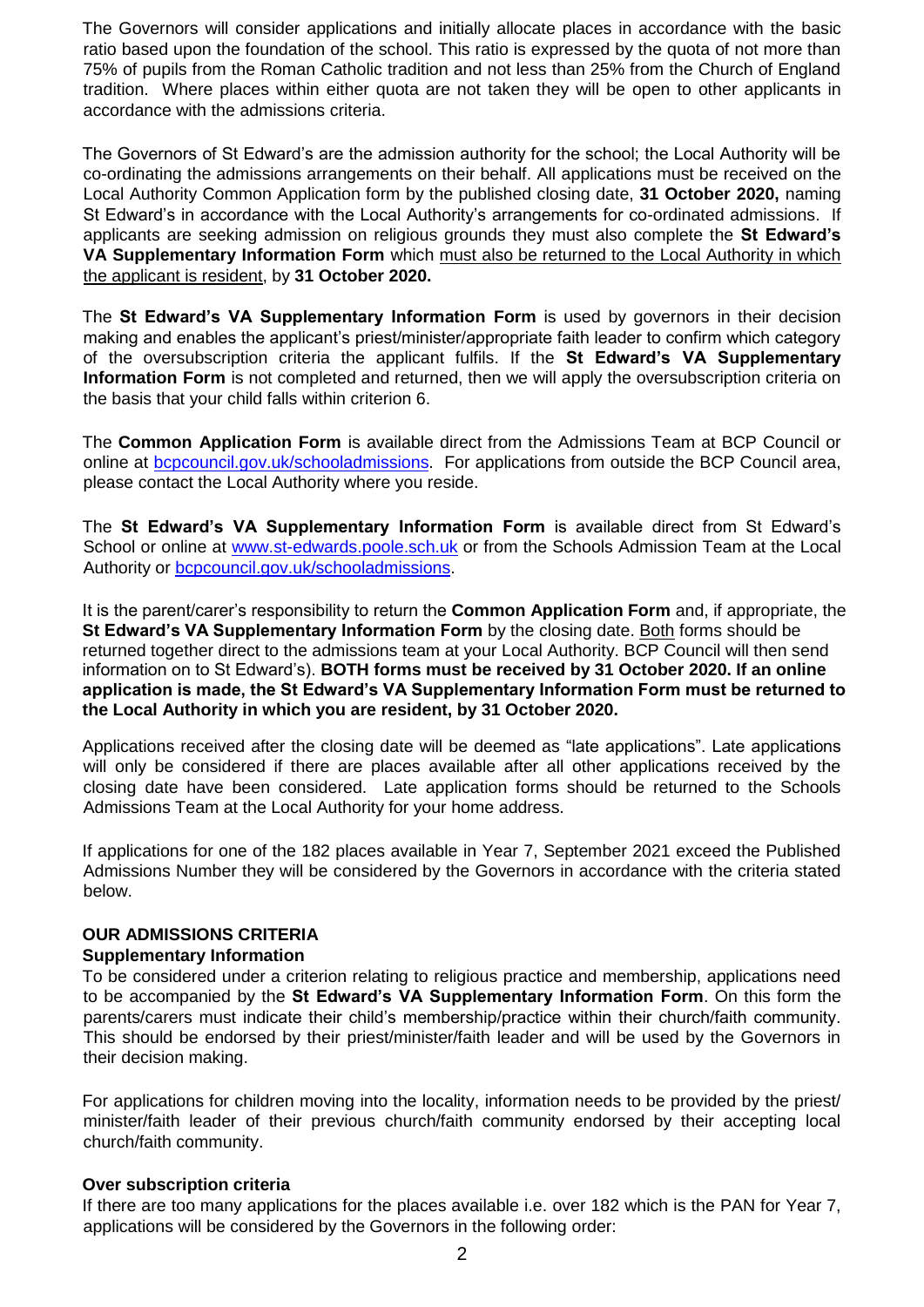- **1 Looked After Children and Previously Looked After Children (please see definition on page 4).**
- **2 Roman Catholic children who have been baptised and have either made their first Holy Communion or have attended Roman Catholic Church services\* at least monthly for the last 12 months as evidenced by completion of the St Edward's VA Supplementary Information Form.**
- **3 Church of England children who have been baptised or have had a service of thanksgiving and have attended Church of England church services\* at least monthly for the last 12 months as evidenced by completion of the St Edward's VA Supplementary Information Form.**
- **4 Children who are members of churches which are a member of** *Churches Together in Britain and Ireland* **as stated on the CTBI website ctbi.org.uk/member-churches (including Baptist Union, Methodist, listed orthodox, listed Pentecostal and United Reformed churches, the Salvation Army and members of the Religious Society of Friends) who meet their Church's criteria for membership/practice and have attended services at least monthly for the last 12 months as evidenced by completion of the St Edward's VA Supplementary Information Form.**
- **5 Children who meet another Christian Church's or Faith Community's criteria for membership/practice and have attended services at least monthly for the last 12 months as evidenced by completion of the St Edward's VA Supplementary Information Form.**
- **6 Children not able to be admitted under categories 1- 5.**

#### **Other information**

#### **\*Services are defined as public acts of worship which are open to all.**

**Tie break**: Should the numbers in each category exceed the number of places available for that category the following criteria will be applied, in order to decide who can be admitted:

- **a) Children of members of staff who have been employed at the school for two or more years at the time at which the application for admission to the school is made** *or* **who have been recruited to fill a vacant post for which there is a demonstrable skill shortage.**
- **b) Children who have a sibling who is on roll and attending the school in years 7 13 at the proposed date of admission. The definition of sibling can be found at the end of this policy.**
- **c) Distance. The definition of distance can be found at the end of this policy**

**SEN: Children with an Education, Health and Care Plan:** In accordance with the DfE Special Educational Needs Code of Practice, the Governors are legally required to admit a child with Special Educational Needs where there is a plan issued by a Local Education Authority naming the school. Prior consultation with the school governors is an essential part of this process **before** the school is named on the Plan in order to assess whether the school can meet the needs of the child.

This will reduce accordingly the number of places available.

# **Waiting Lists and Late Applications**

It is always necessary to complete a Local Authority Common Application form to apply for a school place. Registering interest with the school on a "waiting list" before the admissions round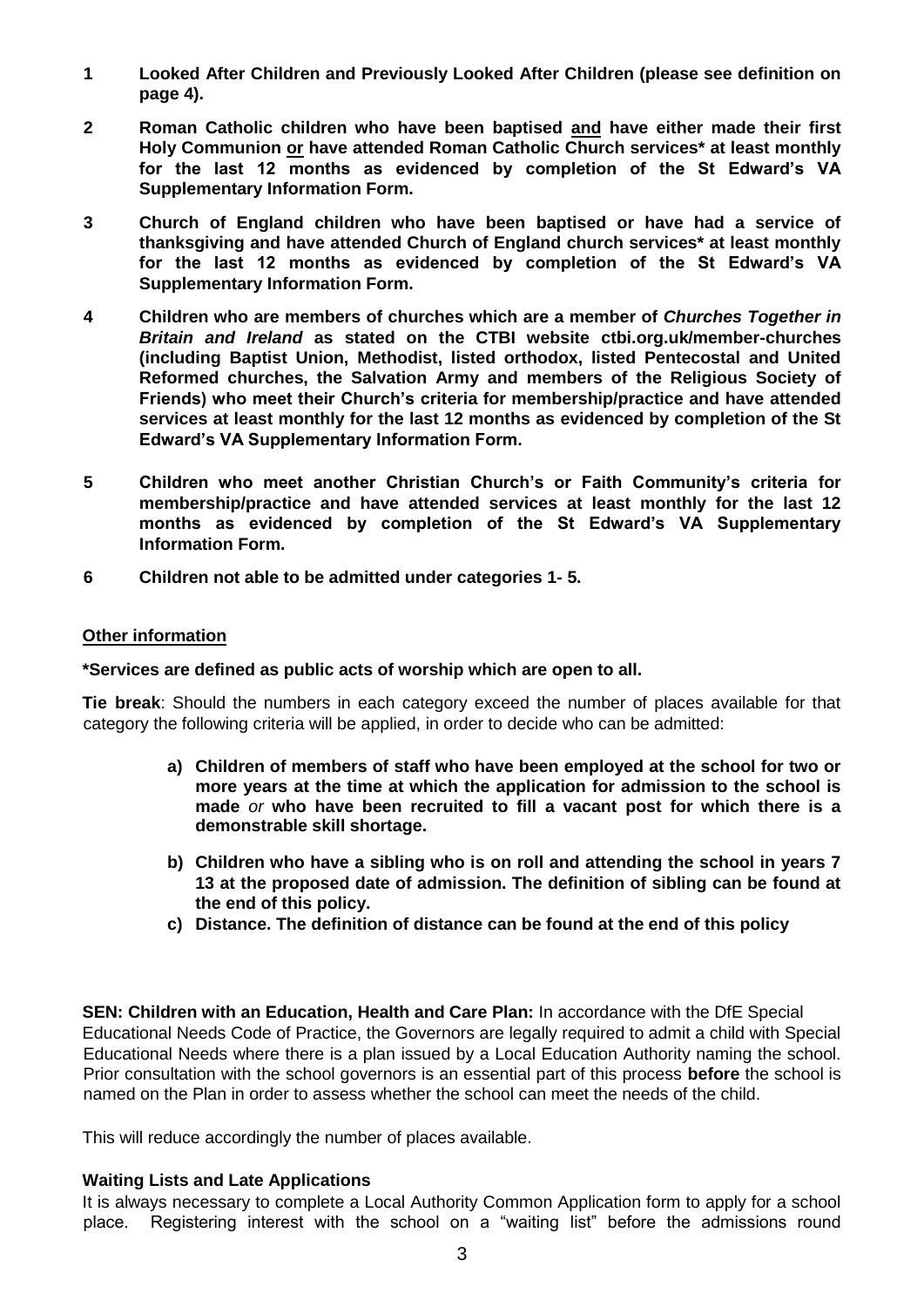guarantees neither a place nor priority within the oversubscription criteria. Offers of places will be made by the Local Authority on the school's behalf.

If the school is oversubscribed for children due to start in 2021-2022, a waiting list will be maintained. The position on the list will be determined by applying the published over-subscription criteria and not by date of receipt both with regard to the two week acceptance period and beyond that. This will mean a position will change if a later application is received from someone with higher priority according to the over-subscription criteria. The existence of a waiting list does not remove the right of appeal against any refusal of a place from any unsuccessful applicant. **Names will only remain on the waiting list after 31 December 2021 if a written request is received.**

**Other year groups**: Admissions subject to places being available and to the same admissions criteria and waiting lists will be maintained as described above.

**Applications for children to be educated outside their normal national curriculum year group**: Applications will be considered on their individual merits by a panel comprising of members from school's leadership group.

Applicants must provide with their application form the following information in support of their request:

- 1. Clear, documented evidence that the child has previously been educated in a year group different to that determined by date of birth and this has had positive benefits, for example, a letter from the Headteacher.
- 2. Clear, documented evidence that to place the child in his/her normal age group would be detrimental to his/her educational progress or likely exam performance.
- 3. Clear evidence that it is in the interests of the child's social and emotional development to be forward/back yeared.

A child would need to meet Criteria 1 above in all cases, for an out of year group admission to be agreed. The existence of Criterion 2 & 3 would serve to strengthen a case.

**Independent Appeals:** In the event that an offer of a place is not made, parents have the right of appeal to an Independent Panel and information will be given at that time on how parents can exercise this statutory right.

**Note:** If the LA sends a letter stating it is unable to offer a place, a parent has the right of appeal. This appeal should be made in writing by a parent to the Admissions Manager of the school within 14 days of the letter of notification being received. The Appeal will then be heard by an independent Appeals Panel.

**Withdrawing of places***:* An admission authority **must not** withdraw an offer unless it has been offered in error, a parent has not responded within a reasonable period of time, or it is established that the offer was obtained through a fraudulent or intentionally misleading application. Where the parent has not responded to the offer, the admission authority **must** give the parent a further opportunity to respond and explain that the offer may be withdrawn if they do not. Where an offer is withdrawn on the basis of misleading information, the application **must** be considered afresh, and a right of appeal offered if an offer is refused. (Section 2.12 DfE Admissions Code)

**Policy Review**: Our admissions policy is reviewed annually.

**Definitions:** St Edward's RC CE VA School has adopted the following definitions:

**Looked After Children:** A "Looked After Child" means any child who is in the care of a local authority in accordance with Section 22 (1) of the Children Act 1989. A child who was "previously a Looked After Child" means a) a child who after being Looked After became subject to an Adoption Order under the Adoption Act 1976 or under Section 46 of the Adoption and Children Act 2002, a Residence Order or Child Arrangement Order under Section 8 of the Children Act 1989 or Special Guardianship Order under Section 14A of the Children Act 1989 and b) *Children who appear [to the admission authority of the school] to have been in state care outside of England and ceased to be in state care as a result of being adopted.*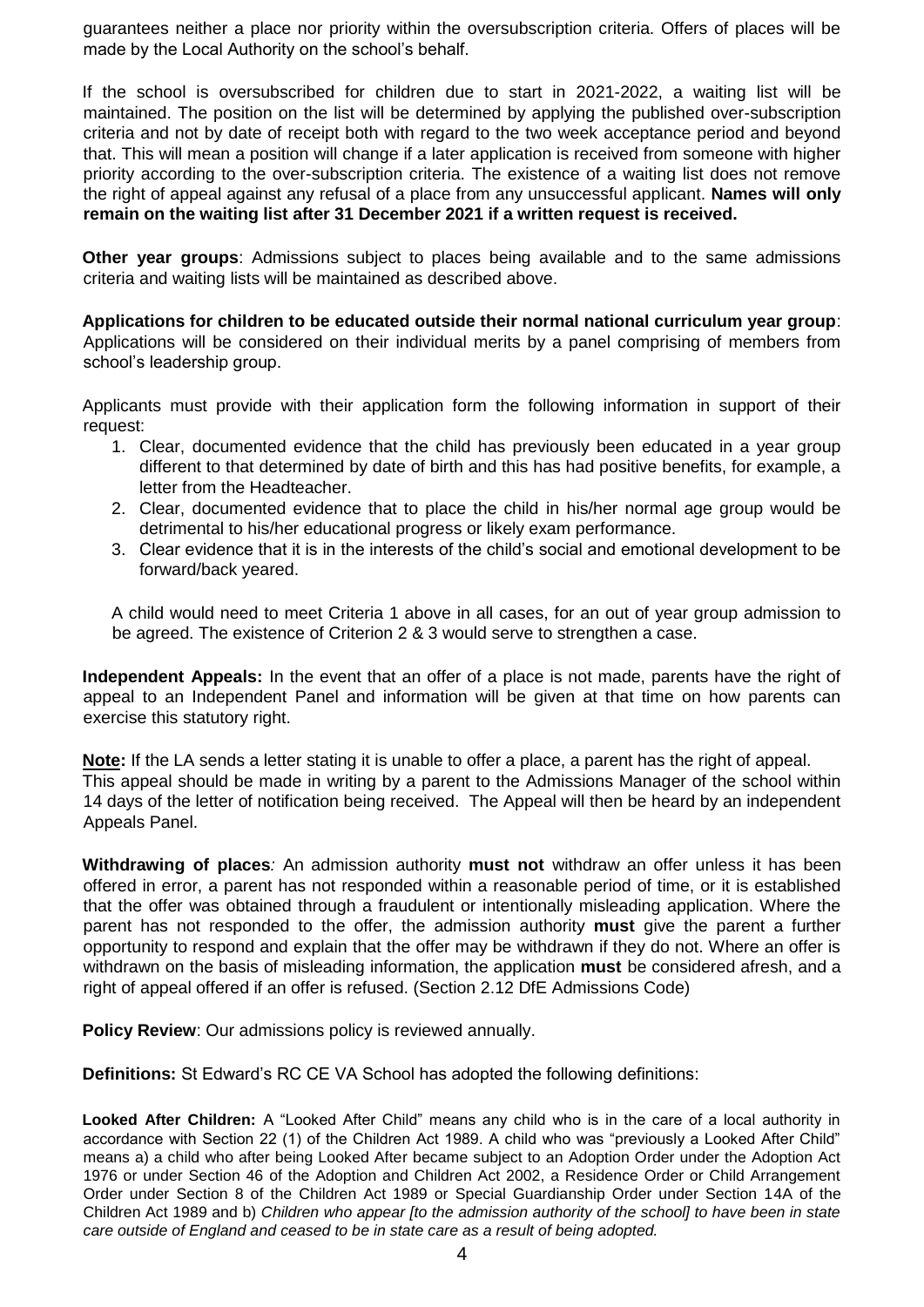**Home Address:** The home address where a child lives is considered to be a residential property that is the child's main or only address during term time. Applicants can be asked to provide additional evidence in order to verify addresses and/or other details provided. It is at the discretion of the admission authority what evidence is required (evidence may include, but is not limited to, Child Benefit, GP registration, evidence of home ownership/tenancy etc.). The final decision on the home address of a child will be made by the admission authority. If any information supplied by an applicant is judged by the admission authority to be fraudulent or intentionally misleading, the admission authority may refuse to offer a place, or if already offered, may withdraw the offer.

**Applications from separated Parents/Carers:** Only one application can be considered for each child. Where parents/carers are separated it is essential that agreement is reached by both parties concerning the nominated preferred schools. Where a child spends part of their week with one parent and part with the other, only one address can be used. This must be the address at which the child spends most of their time during term time. Applicants can be asked to provide additional evidence in order to verify addresses and/or other details provided. It is at the discretion of the admission authority what evidence is required (evidence may include, but is not limited to, Child Benefit, GP registration, evidence of home ownership/tenancy etc.). The final decision on the home address of a child will be made by the admission authority. If any information supplied by an applicant is judged by the admission authority to be fraudulent or intentionally misleading, the admission authority may refuse to offer a place, or if already offered, may withdraw the offer.

**Applications for Children of Multiple Birth:** If there are insufficient places to accommodate all the children of a multiple birth (i.e. twins, triplets etc) in any year group and one child can be admitted, the other siblings of the multiple birth will be admitted over the school's Published Admission Number.

#### **Sibling:**

- a full brother or sister who live with one or both parents or carers in the same property during the school week
- a half-brother or half-sister who live with one or both parents or carers in the same property during the school week
- adoptive brother or sister who live with one or both parents or carers in the same property during the school week
- foster brother or sister who live with one or both parents or carers in the same property during the school week
- non-blood related children who, together, all live with one or both parents or carers in the same property during the school week.

**In-Year Fair Access:** All the admission authorities in Poole have established an In Year Fair Access Protocol. The purpose of the In Year Fair Access Protocol is to ensure that – outside the normal admissions round – unplaced children, especially the most vulnerable, are offered a place at a suitable school as quickly as possible. Cases are considered by a Panel comprising Headteachers and/or their representatives. When seeking to place a child, the Panel will consider all schools in a fair, equitable and consistent manner. Decisions of the Panel may mean that individual schools admit children above the Published Admission Number.

#### **Distance**

The distance from home to school is measured using the shortest, safe and practicable walking route using the centre line of roads and footpaths (excluding paths identified for the sole use of bicycles i.e. cycleways). Roads and footpaths measured are normally public. If your property is only accessible via a private road or footpath, this road or footpath may be included in the measurement.

The starting point for the measurement is taken from your home address. This has been geolocated using the geocoded address point obtained from the local authority's Local Land and Property Gazetteer. The total distance measured is a combination of 2 measurements using 3 points: i) Geocoded home address point -toii) Centre of nearest road/footpath -to- iii) Nearest approved school access point that is for use by pupils.

All measurements are obtained from the local authority's Admissions System. The GIS maps used are provided by Ordnance Survey and represent the position as at the beginning of the annual admission cycle i.e. September in the year prior to admission. Any alterations to Ordnance Survey map references, footpaths or roads added after this time will not be taken into consideration. No measurements obtained through other sources (e.g. search engines, mapping systems) will be accepted.